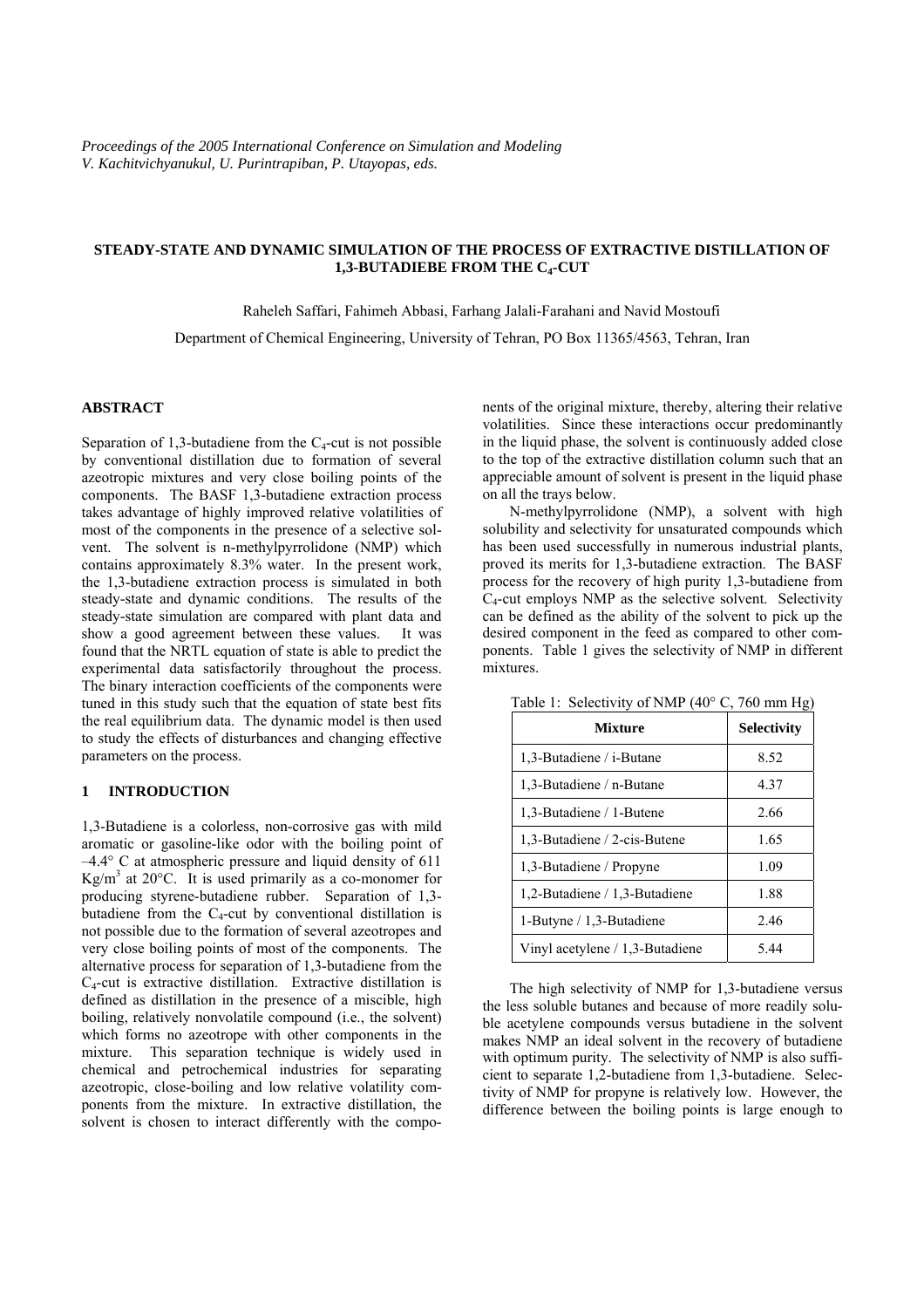separate propyne from 1.3-butadiene down to the permissible level.

In addition to the selectivity, other properties of NMP such as low vapor pressure, stability and proper solubility for acetylenes has made this solvent the best for extraction of 1,3-butadiene.

### **2 PROCESS DESCRIPTION**

The block flow diagram of butadiene extraction process is shown in Figure 1. This process include two major process steps:

- The extractive distillation section
- The distillation section

These sections are described below.



Figure 1: Block flow diagram of 1,3-butadiene extraction process

The extractive distillation section consists of the following subsections:

- First extractive distillation column
- Second extractive distillation column
- Degassing

Butanes and butenes, which have the smallest solubility in NMP, are separated as the overhead product (raffinate) of the extractive distillation section. A vapor stream consisting mainly of 1,3-butadiene and  $C_4$ -acetylenes is sent to the second extractive distillation step. In this tower the more soluble acetylenic components are removed by means of fresh NMP. Crude butadiene is withdrawn as the overhead product of the second extractive distillation step. The  $C_4$ -acetylenes are fully absorbed by NMP and are withdrawn from the degassing section. In the degassing section dissolved hydrocarbons are completely removed from the solvent.

The distillation section comprises the following subsections:

- Propyne distillation column
- Final distillation column

Crude butadiene obtained from the extractive distillation is further purified in two subsequent distillation towers. In the first distillation tower propyne together with some 1,3-butadiene for dilution is withdrawn as the overhead product. In the second distillation tower a mixture containing 1,2-butadiene and  $C_5$ -hydrocarbons are separated as the bottom product. The 1,3-butadiene product is withdrawn from the overhead of the final distillation tower.

### **2.1 Process Flow Diagram**

The process flow diagram of BASF 1,3-butadiene extraction process which has been simulated in the present work is shown in Figure 2. According to this diagram, the liquid  $C_4$ -fraction from battery limit is fed to the feed surge drum where fluctuations of the flow to the process can be diminished. The feed is vaporized in the reboilers which are heated up with hot NMP, routed from the bottom of the degassing tower. The required flow rate of  $C_4$ hydrocarbons to the main washer is measured in the vapor line connecting to drum with main washer and adjusted by a flow controller. Vaporized  $C_4$ -cut enters the main washer at the bottom together with the top gas from the rectifier and is counter-currently washed with NMP. 1,3-Butadiene is almost completely absorbed in this tower. The overhead product from the main washer contains the bulk of propane, propene, propadiene, butanes and butanes present in the  $C_4$ -cut feed stock of the plant.

The solvent (NMP) with approximately  $8.3\%$  (w/w) water, is fed to the top of the main washer. The solvent flow is also controlled by a flow controller. The solvent withdrawn from the bottom of the main washer is pumped to the top of the rectifier. The level controller on the main washer controls the flow of the solvent.

In the upper part of the rectifier, the less soluble (i.e., more volatile) butene is stripped from the solvent by a counter-current vapor stream of the more soluble butadiene rising from the bottom. The gaseous mixture of 1,3 butadiene and butene leaves the top of the rectifier and is fed back to the bottom of the main washer. The concentration of 1,3-butadiene in the vapor rises to its maximum between the rectifiers upper and lower part. From this location a butadiene-rich side-stream is withdrawn and fed into the bottom of the after-washer.

The bottoms of the rectifier is divided into two streams. The solvent loaded with hydrocarbons is drawn off from one compartment and routed to a heat exchanger where it is heated up on the tube side. Then, it is flashed into the second compartment of the rectifier bottom where by means of pre-degassing a considerable amount of the dissolved hydrocarbons is vaporized.

The remaining butadiene which still contains  $C_4$ acetylenes is withdrawn as a gaseous side-stream from the rectifier and fed into the bottom of the after-washer. In this column, butenyne (vinylacetylene) and 1-butyne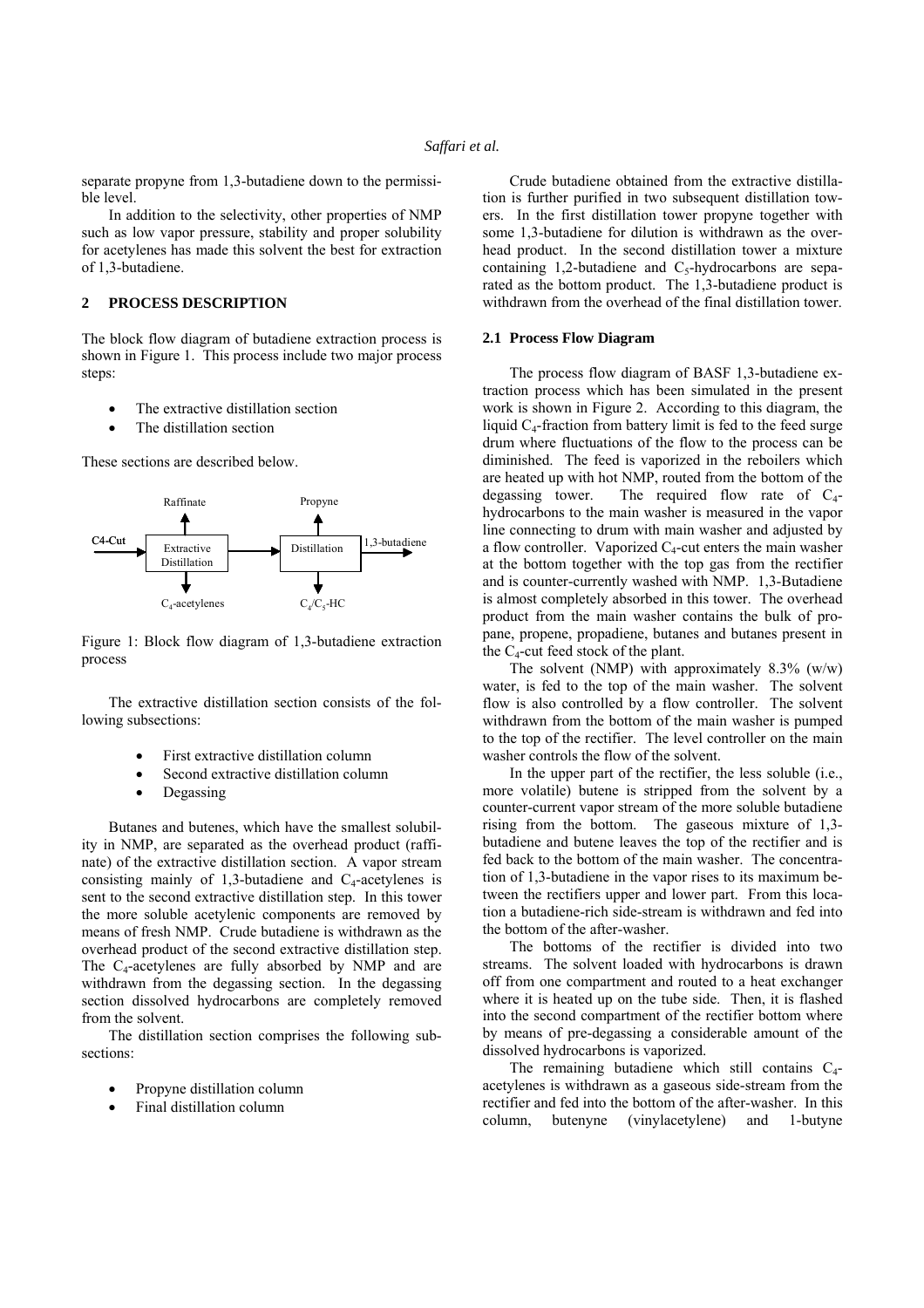*Proceedings of the 2005 International Conference on Simulation and Modeling V. Kachitvichyanukul, U. Purintrapiban, P. Utayopas, eds.* 



Figure 2: Simplified process flow diagram of 1,3-butadiene extraction process

(ethylacetylene) are removed from 1,3-butadiene. The  $C_4$ acetylenes are more soluble in NMP (i.e., less volatile) than 1,3-butadiene and are removed counter-currently with fresh solvent that is fed to the top of the column. The  $C_4$ acetylenes absorbed in the solvent are drawn from the bottom of the after-washer and transferred by the after-washer pump to the rectifier. Water which is presented in the overhead vapor of this tower is separated from the organic phase in the bootleg of an accumulator.

The pre-degassing solvent from the rectifier is heated up again in solvent heater and flashed into the degassing tower. The hydrocarbons dissolved in the loaded solvent from the rectifier have to be separated completely before the solvent is recycled to the extractive distillation section. Degassing of the solvent is carried out in the degassing tower by stripping with solvent and water evaporated in the reboiler. The crude butadiene is fed to the propyne distillation column and the bottom product of the propyne column is fed into the final distillation column where components with lower volatility than 1,3-butadiene are separated as the bottoms product while 1,3-butadiene is withdrawn as the overhead product.

#### **3 MODELING**

The first step in process simulation is to determine the suitable thermodynamic system, i.e., a proper equation of state with attention to the components and process conditions. For polar or non-ideal chemical systems usually binary thermodynamic systems are employed. In this way, an equation of state (such as ideal gas, Peng-Robinson, Soave-Redlich-Kwang, etc.) is used to predict the vapor fugacity coefficient while another equation of state (usually based on the activity model) is employed for the liquid phase. In the present study, NRTL is used as the main equation of state, for liquid phase with its binary interaction coefficients being modified in order to best represent the vaporliquid equilibrium behavior of the system. In the two distillation towers Peng-Robinson equation of state is used as the thermodynamic model because of the absence of NMP. The vapor phase is assumed to be ideal throughout this work.

A mathematical model have been developed in the present study to represent the behavior of the multicompo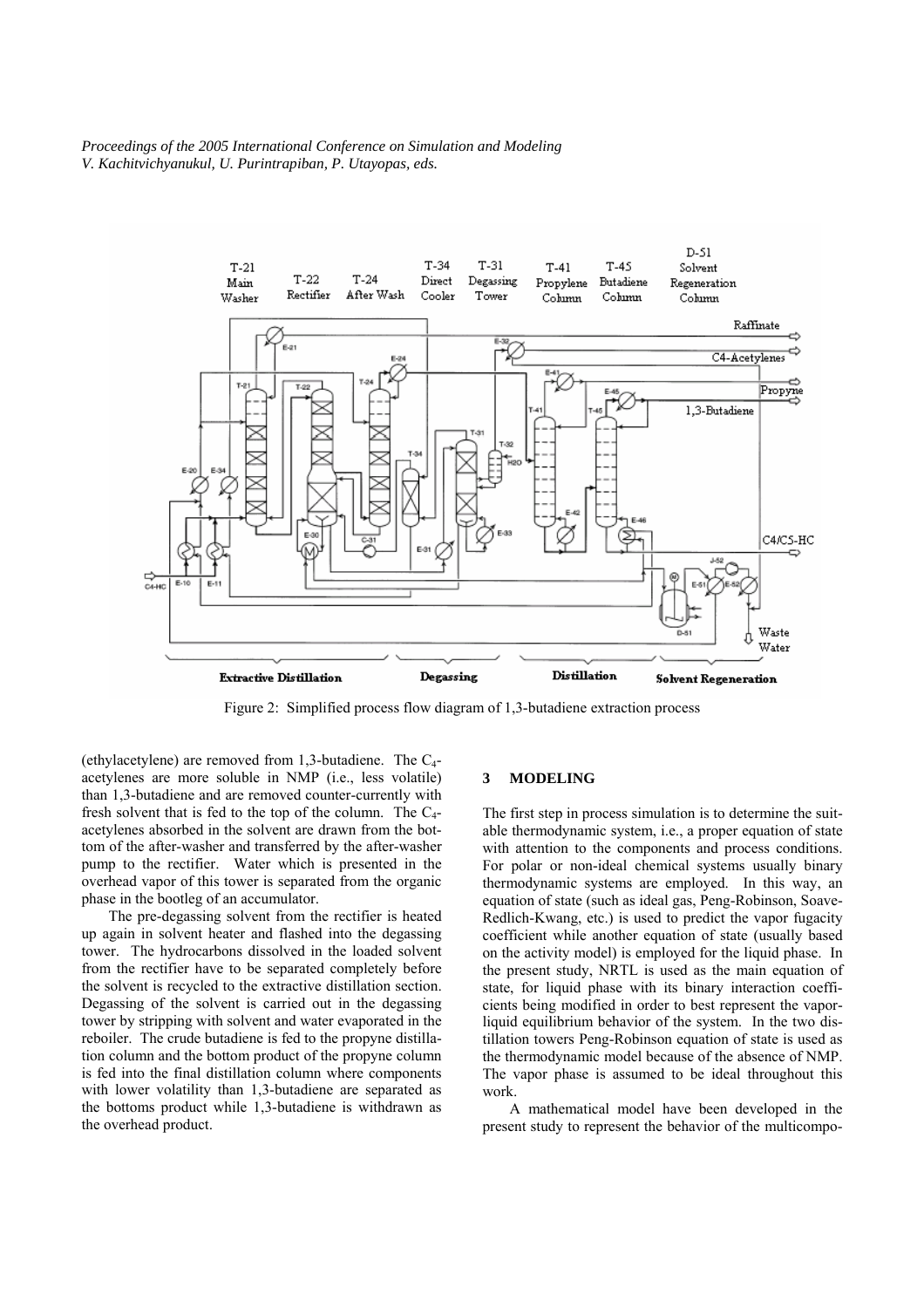nent columns. The trays in each column are numbered from bottom to the top. A general sketch of the *n*th tray of a multicomponent separation column, with considering side draws and feeds to each stage, is shown in Figure 3.





In the modeling approach adopted in this work, five types of equations are required for a complete description of each stage. These equations are: total continuity, component mass balance, vapor-liquid-equilibrium (VLE) relationship for each component, stoichiometric constraints and the energy balance. These equations are formulated as follows for each tray:

1) Total continuity at stage *n*:

$$
\frac{dM_n}{dt} = L_{n+1} + F_n^L + F_{n-1}^V + V_{n-1} - V_n - L_n - S_n^L - S_n^V \tag{1}
$$

2) Component mass balance:

$$
\frac{d(M_n x_{i,n})}{dt} = L_{n+1} x_{i,n+1} + F_n^L x_{i,n}^F + F_{n-1}^V y_{i,n-1}^F + V_{n-1} y_{i,n-1}
$$
\n
$$
-V_n y_{i,n} - L_n x_{i,n} - S_n^L x_{i,n} - S_n^V y_{i,n}
$$
\n
$$
(2)
$$

3) VLE relationship for each component:

$$
K_i = \frac{y_{i,n}}{x_{i,n}}\tag{3}
$$

4) Stoichiometric constraints:

$$
\sum x_{i,n} = \sum y_{i,n} = 1 \tag{4}
$$

5) Energy balance

$$
\frac{d(M_n h_n)}{dt} = L_{n+1} h_{n+1} + F_n^L h_n^F + F_{n-1}^V H_{n-1}^F + V_{n-1} H_{n-1}
$$
\n
$$
-V_n H_n - L_n h_n - S_n^L h_n - S_n^V H_n
$$
\n(5)

The liquid and vapor streams leaving any given stage are assumed to be in thermodynamic phase equilibrium with each other.

# **4 RESULTS AND DISCUSSION**

The model equations were solved for the butadiene extraction plant of Amir Kabir Petrochemical Company. The feed composition is shown in Table 2. The temperature and pressure of the feed are 30 °C and 700 KPa, respectively.

| Component        | Mass fraction $(\% )$ |
|------------------|-----------------------|
| Propane          | $2.11 \times 10^{-3}$ |
| Propene          | $1.00 \times 10^{-2}$ |
| Methyl-Acetylene | $6.13\times10^{-2}$   |
| Propadiene       | $4.83 \times 10^{-2}$ |
| n-Butane         | 7.61                  |
| i-Butane         | 3.54                  |
| 1-Butene         | 6.32                  |
| <i>i</i> -Butene | 23.40                 |
| Transe-2-Butene  | 3.27                  |
| cis-2-Butene     | 2.58                  |
| 1,3-Butadiene    | 50.43                 |
| 1,2-Butadiene    | 0.29                  |
| Ethyl-Acetylene  | 0.36                  |
| Vinyl-Acetylene  | 1.91                  |
| Water            | 0.00                  |
| <b>NMP</b>       | 0.00                  |

 $C_1$   $C_2$   $C_3$   $C_4$ 

#### **4.1 Steady-State Simulation**

It is obvious that in the steady-state simulation, the change in the liquid holdup of trays has to be vanished. As a result, the derivatives in the left hand sides of equations (1), (2) and (5) become zero in such a condition. The model then reduces to solution of a set of nonlinear algebraic equations. Therefore, temperature and compositions become independent of time and uniform at each stage in the steady-state mode.

The results of the steady state simulation for some main parameters of the process are shown in Tables 3 to 7. The corresponding operating values are also given in these tables. As could be seen from these tables, there is a good agreement between the results of the simulation and actual plant data. The model is therefore validated.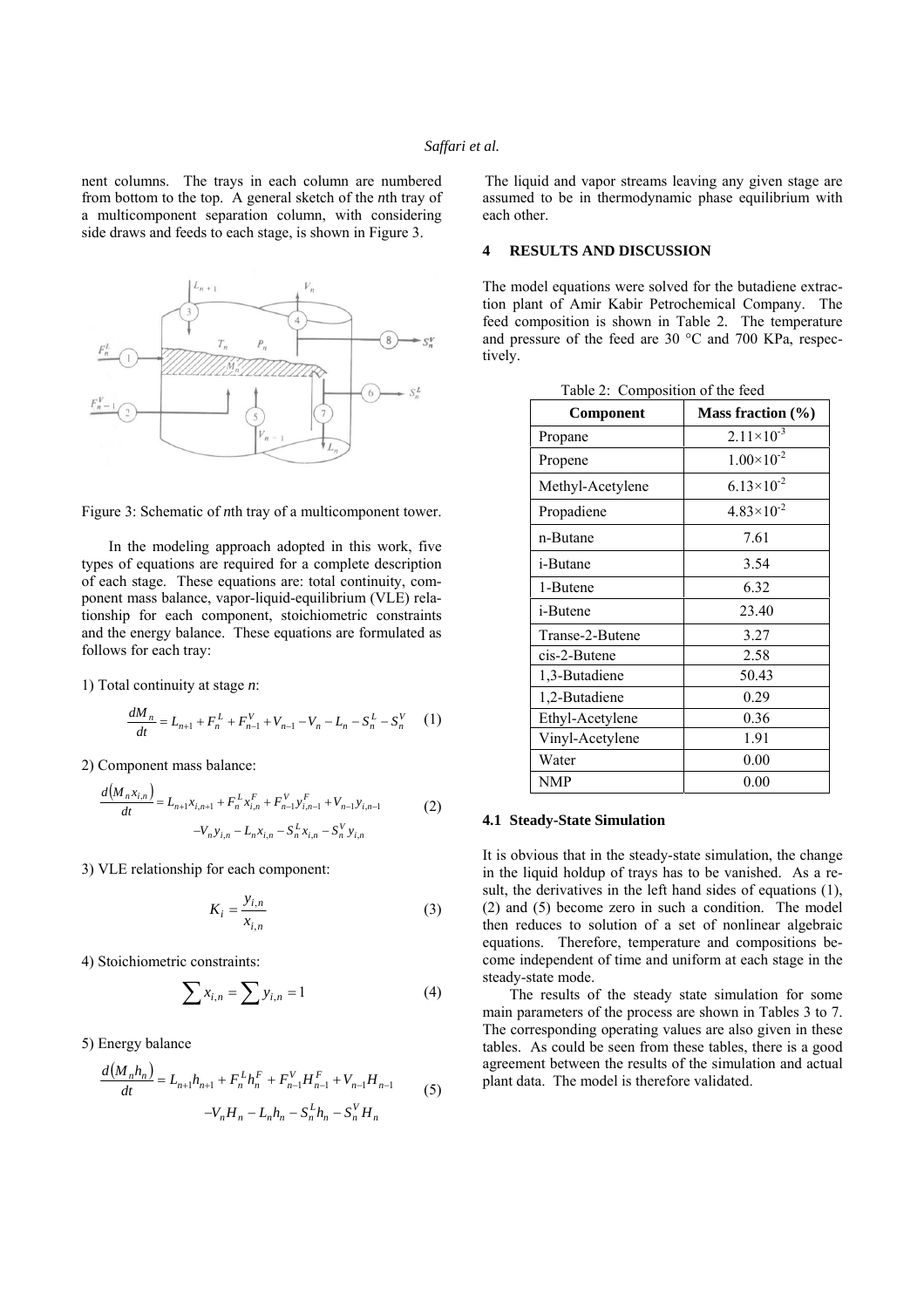|                                  | Table 3: Comparison between operating and simulated |  |  |  |  |
|----------------------------------|-----------------------------------------------------|--|--|--|--|
| values in the main washer column |                                                     |  |  |  |  |
|                                  |                                                     |  |  |  |  |

| <b>Parameter</b>                                         | <b>Simulated</b><br>value | Operating<br>value |
|----------------------------------------------------------|---------------------------|--------------------|
| Mass fraction of 1,3-<br>butadiene in overhead<br>stream | 0.18                      | 0.19               |
| Mass fraction of <i>i</i> -butene in<br>overhead stream  | 53.14                     | 49.96              |
| Mass fraction of $1,3$ -<br>butadiene in bottom stream   | 69.75                     | 73.18              |
| Mass fraction of <i>i</i> -butene in<br>bottom stream    | 8.27                      | 7.54               |
| Temperature of bottom<br>stream $(^{\circ}C)$            | 42.4                      | 43.3               |

Table 4: Comparison between operating and simulated values in the rectifier tower

| <b>Parameter</b>                                         | Simulated<br>value | Operating<br>value |
|----------------------------------------------------------|--------------------|--------------------|
| Mass fraction of 1,3-<br>butadiene in overhead<br>stream | 69.64              | 68.92              |
| fraction<br>of<br>Mass<br>1-butene in overhead<br>stream | 3.4                | 3.6                |
| Mass fraction of <i>i</i> -butene<br>in overhead stream  | 16.7               | 17.28              |
| Mass fraction of butane in<br>overhead stream            | 1.8                | 1.93               |
| Mass fraction of 1,3-<br>butadiene in overhead<br>stream | 78.6               | 78.9               |

Table 5: Comparison between operating and simulated values in the after washer tower

| Parameter                                                | <b>Simulated</b><br>value | <b>Operating</b><br>value |
|----------------------------------------------------------|---------------------------|---------------------------|
| Mass fraction of 1,3-<br>butadiene in overhead<br>stream | 98.7                      | 99.08                     |
| Mass fraction of 1-butyne<br>in overhead stream          | 0.04                      | 0.00                      |
| Mass fraction of butenyne<br>in overhead stream          | 0.03                      | 0.00                      |
| Mass fraction of 1,2-<br>butadiene in overhead<br>stream | 0.41                      | 0.43                      |

Table 6: Comparison between operating and simulated values in the degassing tower

| <b>Parameter</b>                                         | <b>Simulated</b><br>value | <b>Operating</b><br>value |
|----------------------------------------------------------|---------------------------|---------------------------|
| Mass fraction of 1,3-<br>butadiene in overhead<br>stream | 81.15                     | 80.79                     |
| Mass fraction of 1,2-<br>butadiene in overhead<br>stream | 6.48                      | 6.39                      |
| Temperature of overhead<br>stream $(^{\circ}C)$          | 99.14                     | 99.4                      |

Table 7: Comparison between operating and simulated values in final distillation tower

| <b>Parameter</b>                                      | <b>Simulated</b><br>value | <b>Operating</b><br>value |
|-------------------------------------------------------|---------------------------|---------------------------|
| Mass fraction of 1.3-<br>butadiene in outletstream    | 99.46                     | 99.7                      |
| Mass fraction of <i>i</i> -butene<br>in outlet stream | 0.0                       | 0.045                     |
| Mass fraction of transe-2-<br>butene in outlet stream | 0.022                     | 0.21                      |
| Mass fraction of cis-2-<br>butene in outlet stream    | 0.30                      | 0.22                      |

## **4.2 Dynamic Simulation**

In the case of dynamic simulation, equation  $(1)$  to  $(5)$  have to be solved simultaneously in the form shown above. In the dynamic mode, the change in the liquid holdup on the trays should be considered. Since the derivatives are present in this mode, the set of ordinary differential equations have to be solved to find the dynamic response of the plant to the changes in operating conditions. In order to simplify the model, it has been assumed that the vapor holdup on each tray is negligible. In dynamic conditions, the equations of the controllers have to be considered and solved along the equations of the equipments. The controllers in this study are assumed to be proportional-integralderivative (PID). The output of these controllers is given by:

$$
C(t) = K_c \varepsilon(t) + \tau_D \frac{d\varepsilon}{dt} + \frac{1}{\tau_I} \int_0^t \varepsilon(t) dt + C_s \qquad (6)
$$

The coefficients of equation (6) (gains) should be tuned for each controller before the final run.

In order to study the process, a series of effective parameters are recognized and dynamic response of the process is studied when changing these parameters. These investigations are summarized below: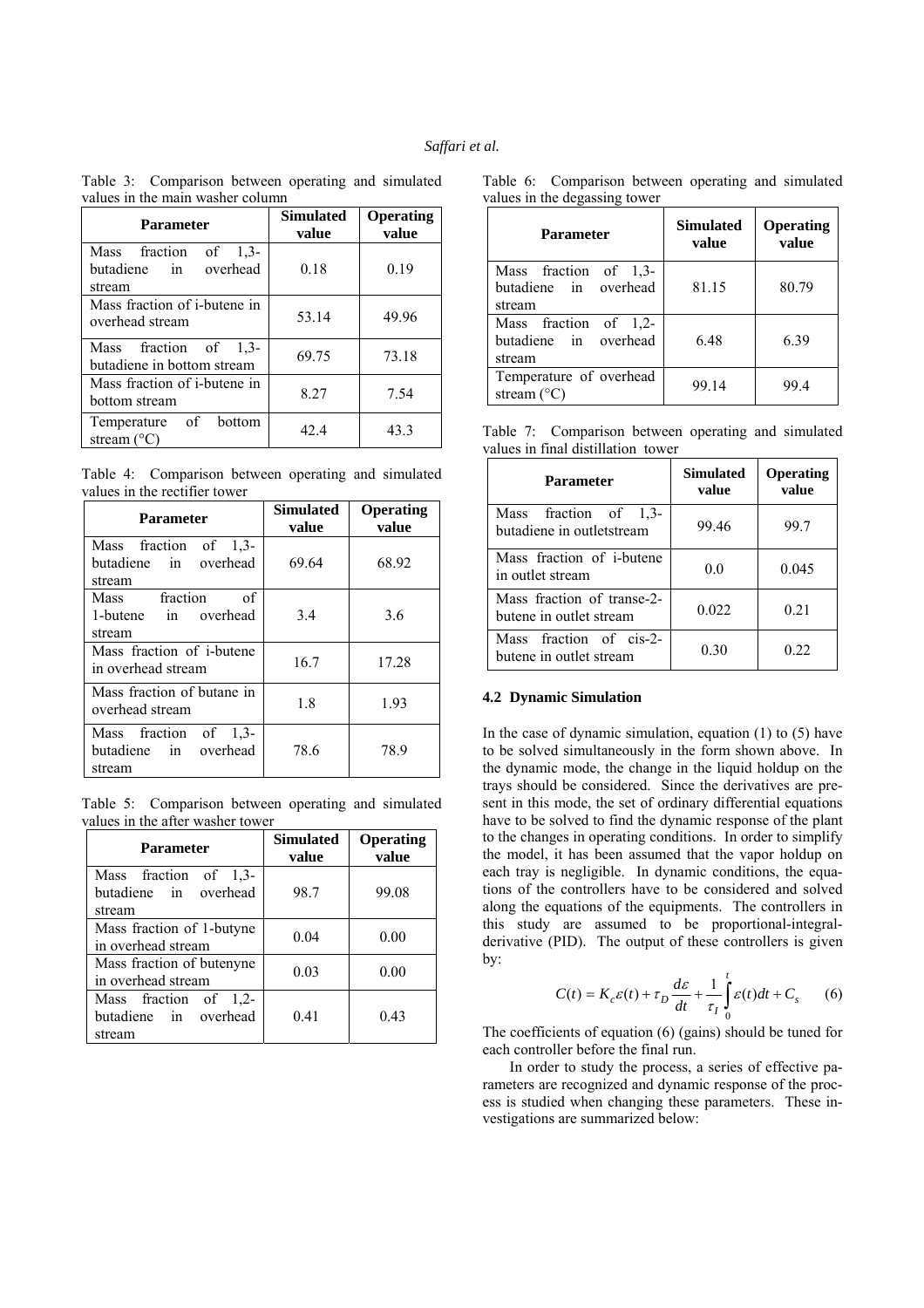### *Saffari et al.*

In separation of 1,3-butadiene from the  $C_4$ -cut, the flow rate of the solvent has a considerable effect on the process, especially in the main washer column. Figure 4 illustrates the change in the liquid level of the column when the flow rate of solvent to the main washer is increased by 15% increasing. It is seen in this figure that the liquid level of the column increases due to the increase in the liquid volume flow rate to the column. The comparison between the period of increase shown in Figure 4 and the corresponding time observed in the real process reveals a good agreement between the results of simulation and the plant data.



Figure 4: Effect of increasing the flow rate of solvent on liquid level of the main washer

Figure 5 shows the change in mass fraction of 1,3 butadiene in the overhead stream of main washer tower against the same disturbance. This figure illustrates that mass fraction of 1,3-butadiene decreases, because the more flow rate of butadiene will be washed by solvent and go out of the bottom stream.



Figure 5: Effect of increasing the flow rate of solvent on mass fraction of 1,3-butdiene in the main washer

Another purpose of dynamic simulation is to study the behavior of the process in some special conditions such as start-up and shut-down. As an example, effect of switching off the after washer bottoms pump on the liquid level of the pump is shown in Figure 6. As shown in this figure, the level of the bottom of the tower which is placed before the pump starts to increase as soon as the pump switches off.. for obtaining a proper response time in comparison with the plant data the volume of the vessel in the bottom of the tower should be exactly as the same as real value.



Figure 6: Effect of switching off the pump on the liquid level of the after washer

The stream leaving the after washer bottom is solvent and enters the rectifier. When switching off the pump, the flow of solvent to the rectifier is stopped, thus, the mass fraction of 1,3-butadiene in the side stream that is drawn to after washer and continues to the end of process decreases. Figure 7 shows such a decrease of 1,3-butadiene mass fraction when the flow rate of solvent to the rectifier is stopped.



Figure 7: Effect of switching off the pump on the 1,3 butadiene mass fraction in the rectifier side stream